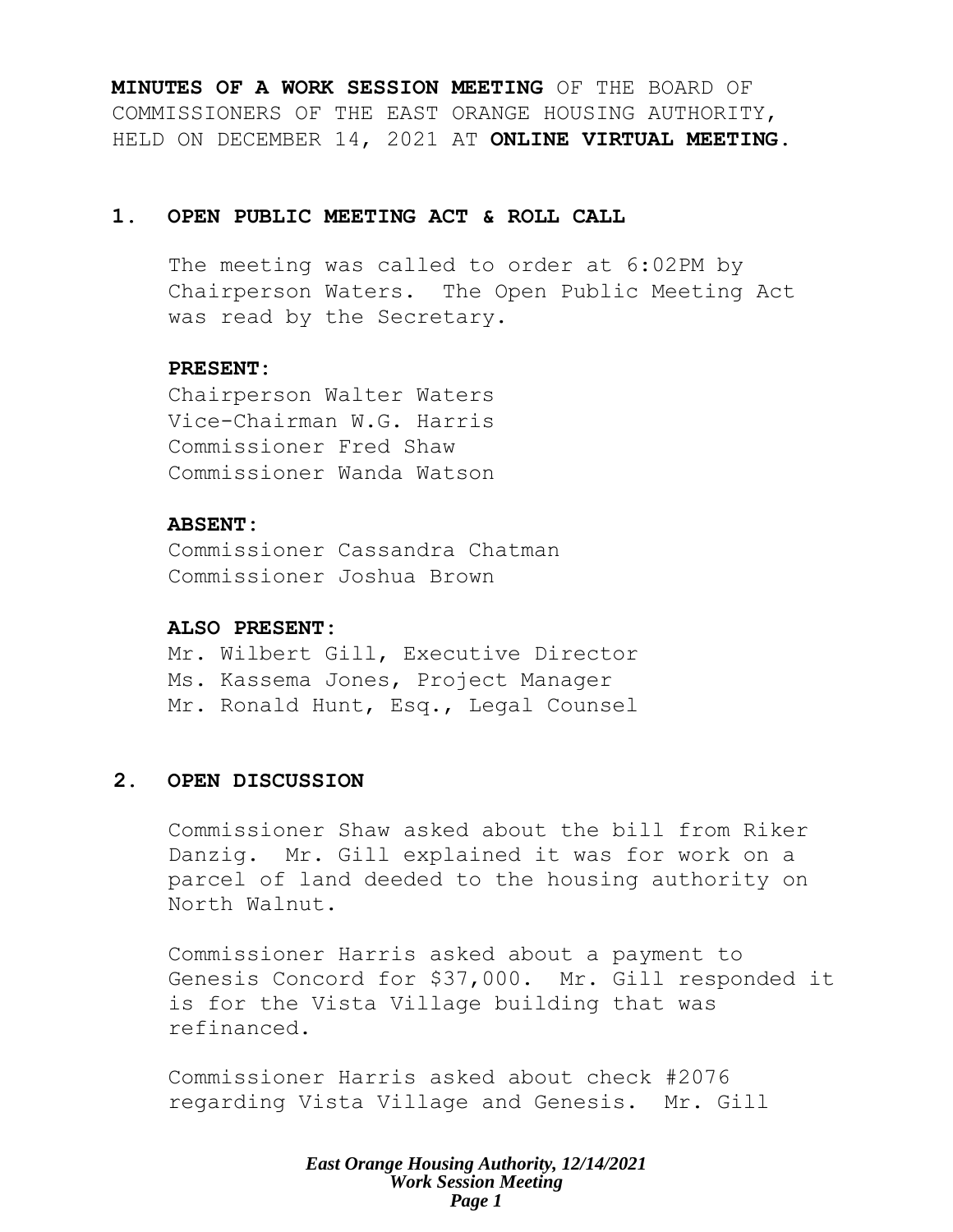responded it is for additional coverage.

## **3. ADJOURNMENT**

Work Session adjourned at 6:23 PM.

*East Orange Housing Authority, 12/14/2021 Work Session Meeting Page 2*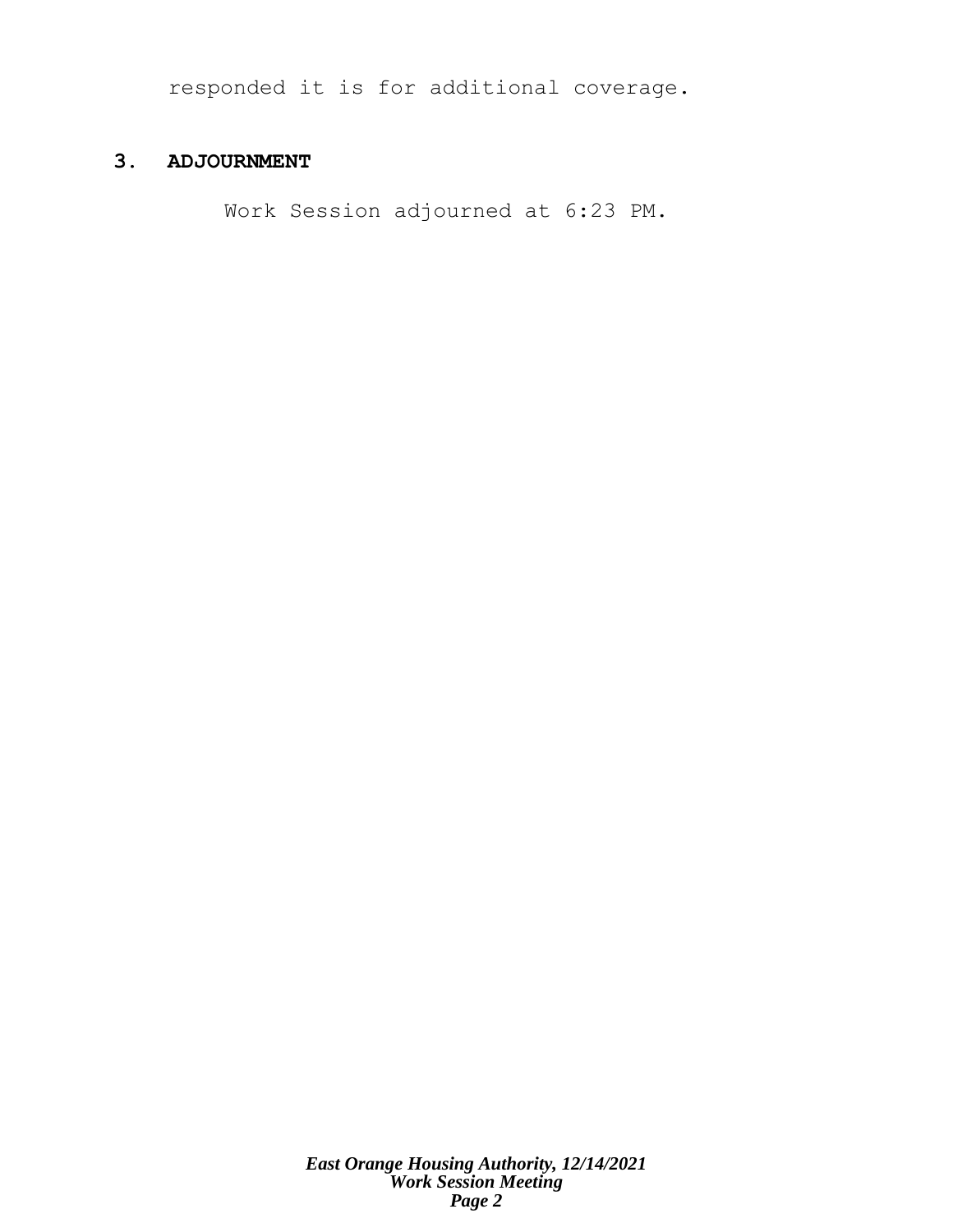**REGULAR MEETING** OF THE BOARD OF COMMISSIONERS OF THE EAST ORANGE HOUSING AUTHORITY, HELD ON DECEMBER 14, 2021 VIA CONFERENCE CALL.

The Board of Commissioners of the Housing Authority of the City of East Orange met in a Regular Meeting, via conference call, on the 14<sup>th</sup> day of December, 2021. Chairperson Walter Waters called the meeting to order at 7:05 PM.

This meeting is called to order and is being conducted in conformity with the Open Public Meeting Act. Notice of this meeting was e-mailed to Worrell Community Newspapers (East Orange Record) and NJ Advance Media (Star-Ledger) on Thursday, December 3, 2020. This notice was e-mailed to the City Clerk of East Orange on Thursday, December 3, 2020. This notice was posted at the administrative office and the Authority's two public housing developments and the EOHA website on Tuesday, December 8, 2020. Due to the Covid-19 pandemic, 2021 annual/regular meetings will be held virtually by dial-in number: 1-201-479-3015, Conference ID: 11875113#. Any changes will be posted on EOHA's website: EOHA.org at least 48 hours prior to the meeting date. The meeting will begin promptly at 7:00 p.m.

#### **PRESENT:**

Chairperson Walter Waters Vice-Chairman W.G. Harris Commissioner Fred Shaw Commissioner Wanda Watson Commissioner Cassandra Chatman

#### **ABSENT:**

Commissioner Joshua Brown

#### **ALSO PRESENT:**

Mr. Wilbert Gill, Executive Director Ms. Kassema Jones, Project Manager Mr. Ronald Hunt, Esq., Legal Counsel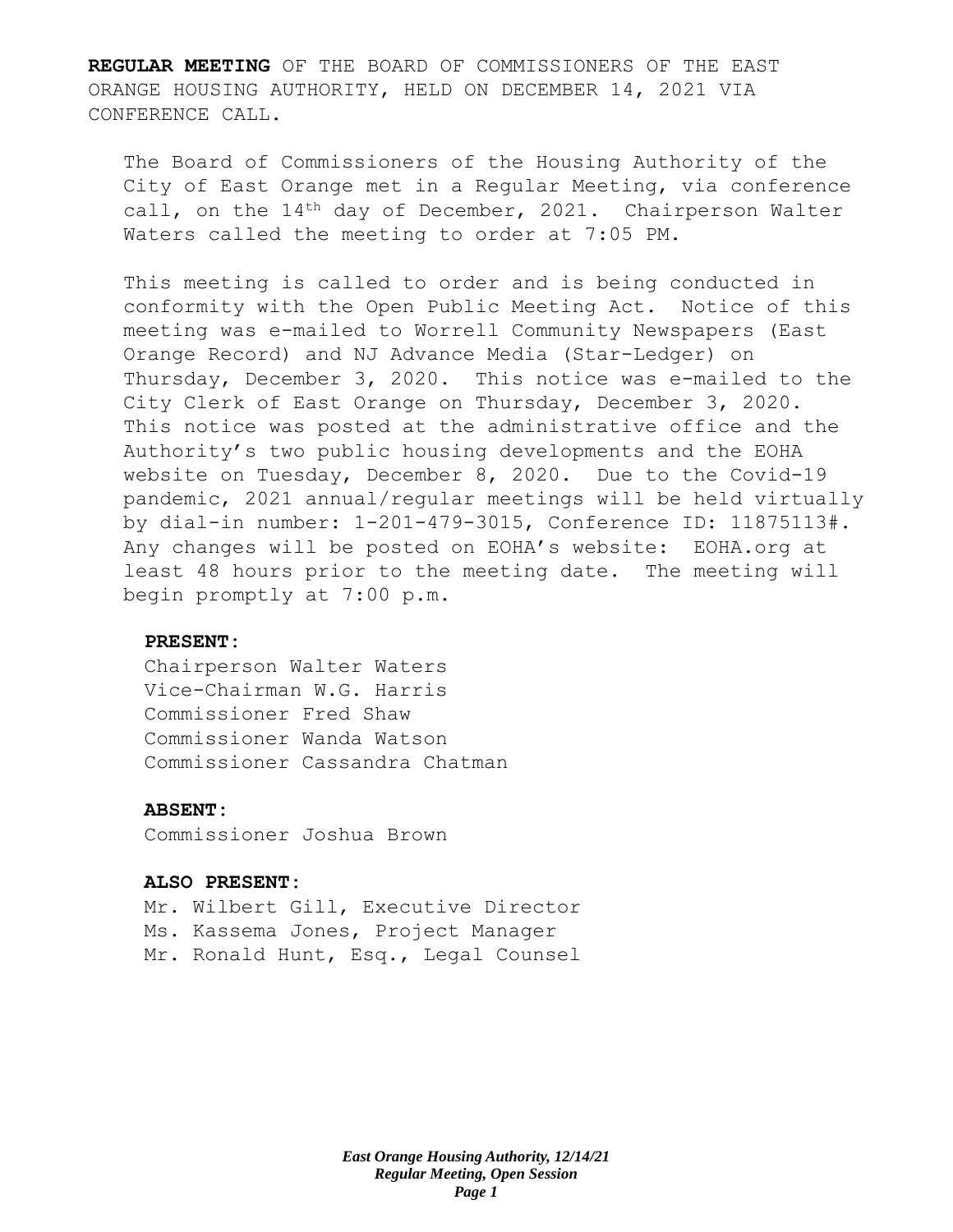#### **PUBLIC NOTICE OF REGULAR MEETING**

# **TO: BOARD OF COMMISSIONERS OF THE HOUSING AUTHORITY OF THE CITY OF EAST ORANGE, CITY CLERK OF EAST ORANGE, EAST ORANGE RECORD AND NEWARK STAR LEDGER**

Notice is hereby given pursuant to the Open Public Meetings Act, that a Regular Meeting of the Board of Commissioners of the Housing Authority of the City of East Orange, will be held on December 14, 2021, via conference call, for the purpose of acting upon:

## **2021-44 AUTHORIZING OR RATIFYING PAYMENT OF THE BILL LIST FOR THE MONTH OF NOVEMBER 2021**

- **2021-45 RESOLUTION APPROVING THE MEETING DATES FOR THE 2022 CALENDAR YEAR OF THE BOARD OF COMMISSIONERS OF THE HOUSING AUTHORITY OF THE CITY OF EAST ORANGE**
- **2021-46 RESOLUTION APPROVING HOLIDAY DATES FOR THE 2022 CALENDAR YEAR ON WHICH THE HOUSING AUTHORITY OF THE CITY OF EAST ORANGE WILL BE OFFICIALLY CLOSED**
- **2021-47 RESOLUTION APPOINTING WILBERT GILL AS THE QUALIFIED PURCHASING AGENT FOR THE EAST ORANGE HOUSING AUTHORITY AND TO SET THE BID THRESHOLD AT \$44,000**
- **2021-48 RESOLUTION APPOINTING DUANGRAT SIMPKINS AS ITS FUND COMMISSIONER FOR THE NEW JERSEY PUBLIC HOUSING AUTHORITY JOINT INSURANCE FUND FOR THE FUND YEAR ENDING DECEMBER 31, 2022**
- **2021-49 RESOLUTION DESIGNATING ELENA COLEY AS A PUBLIC AGENCY COMPLIANCE OFFICER (P.A.C.O.) FOR THE EAST ORANGE HOUSING AUTHORITY FOR THE YEAR ENDING DECEMBER 31, 2022**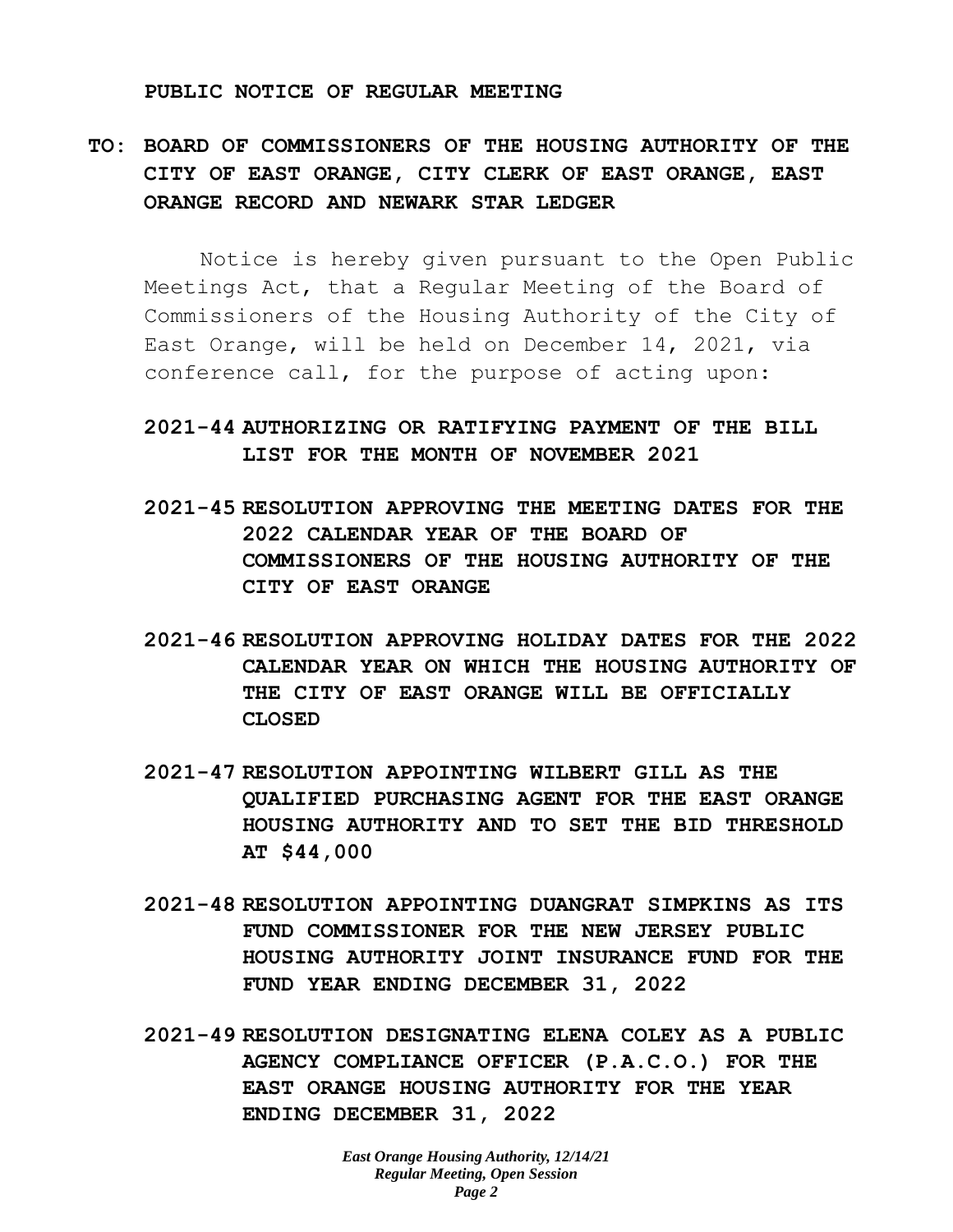- **2021-50 RESOLUTION RATIFYING THE ELIMINATION OF A POSITION OF DIRECTOR OF OPERATIONS, EFFECTIVE DECEMBER 1, 2021**
- **2021-51 RESOLUTION AUTHORIZING PAYMENT OF 2021 DISCRETIONARY PAYMENT TO STAFF IN AN AMOUNT NOT TO EXCEED \$36,000 IN AGGREGATE**
- **2021-52 RESOLUTION AUTHORIZING THE AMENDMENT OF THE ADMINISTRATIVE PLAN OF THE HOUSING AUTHORITY OF THE CITY OF EAST ORANGE TO INCREASE THE HCV PAYMENT STANDARD TO 120% OF HUD'S 2022 FMRS FOR THE ESSEX COUNTY, NJ AREA SUBJECT TO HUD'S APPROVAL**
- **2021-53 2022 EAST ORANGE HOUSING AUTHORITY BUDGET RESOLUTION**
- **2021-54 RESOLUTION ELECTING COMMISSIONER SHAW FOR THE POSITION OF CHAIRPERSON FOR THE BOARD OF COMMISSIONERS FOR 2022**
- **2021-55 RESOLUTION ELECTING COMMISSIONER HARRIS FOR THE POSITION OF VICE-CHAIRPERSON FOR THE BOARD OF COMMISSIONERS FOR 2022**
- **2021-56 RESOLUTION ELECTING COMMISSIONER WATERS FOR THE POSITION OF TREASURER FOR THE BOARD OF COMMISSIONERS FOR 2022**

And for the purpose of transacting any other business related hereto or which may properly come before each meeting.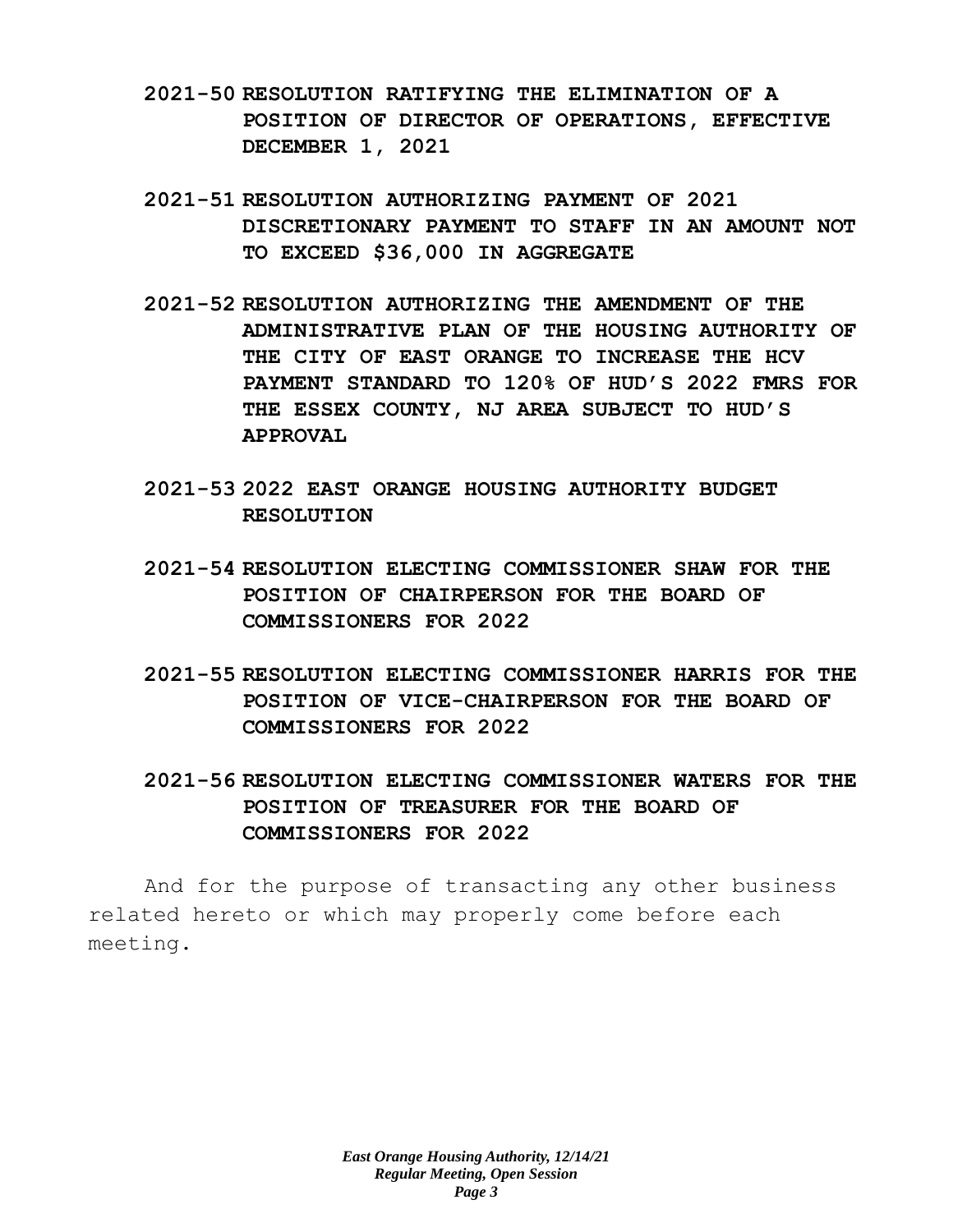### 1. **OPEN PUBLIC MEETING ACT and ROLL CALL**

#### **PRESENT:**

Chairperson Walter Waters Vice-Chairman W.G. Harris Commissioner Fred Shaw Commissioner Cassandra Chatman Commissioner Wanda Watson

### **ABSENT:**

Commissioner Joshua Brown

### **ALSO PRESENT:**

Mr. Wilbert Gill, Executive Director Ms. Kassema Jones, Project Manager Mr. Ronald Hunt, Esq., Legal Counsel

## **2. MINUTES**

**MOTION:** Commissioner Harris moved to approve the minutes of the previous meeting in November of 2021. Commissioner Watson seconded. There were no questions.

ROLL CALL: Ayes: Shaw, Harris, Chatman, Watson, Waters. Nays: None. Abstentions: None.

The Resolution was approved 5-0-0.

## **3. APPROVAL OF THE BILLS**

**MOTION:** Commissioner Harris moved to approve the payment of the November bills. Commissioner Chatman seconded.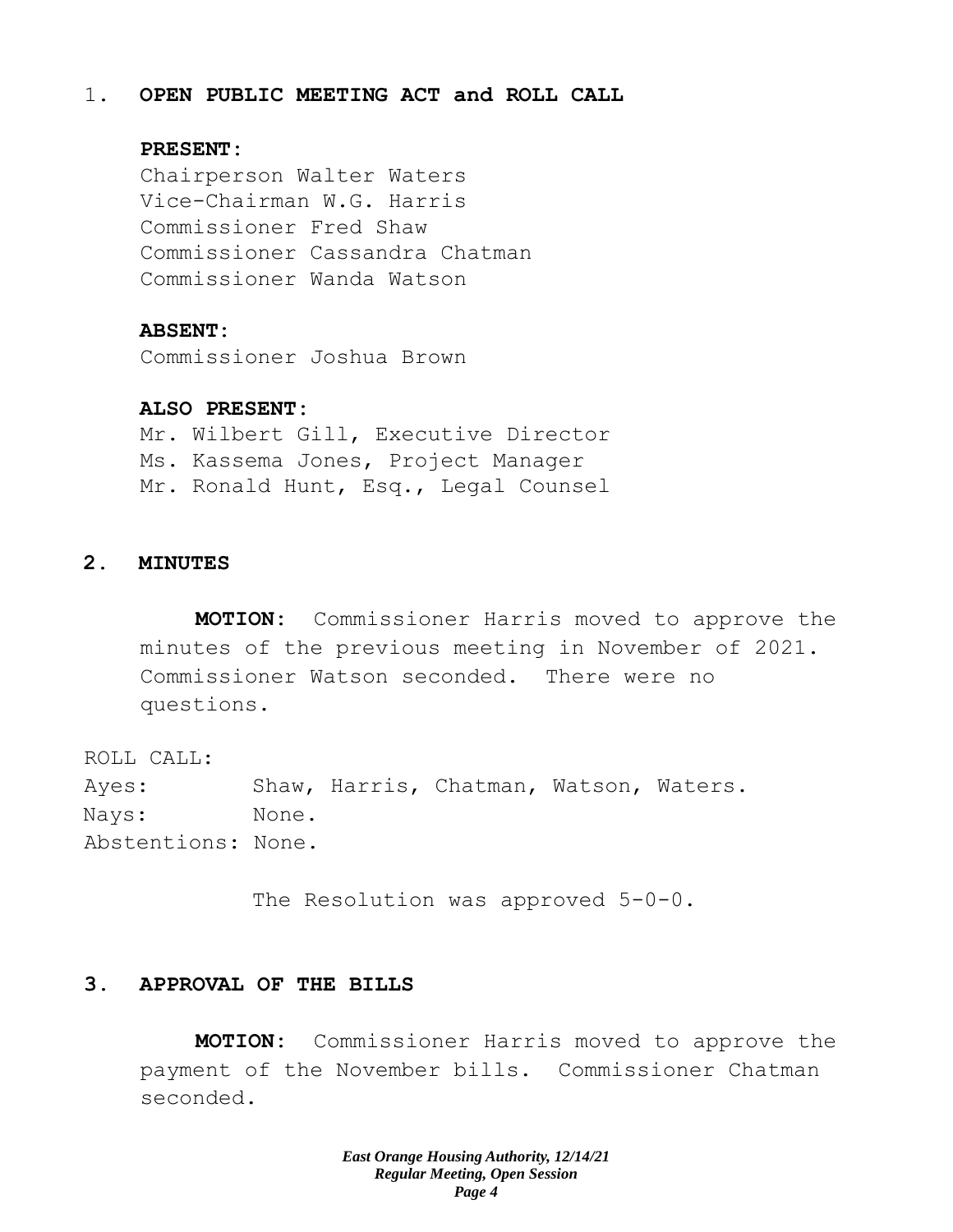ROLL CALL: Ayes: Shaw, Harris, Chatman, Watson, Waters. Nays: None. Abstentions: None.

The Resolution was approved 5-0-0.

#### **4. VISITORS**

There were no visitors.

### **5. REPORTS**

#### **COMMITTEE REPORTS**

**REAL ESTATE DEVELOPMENT:** There was no report.

**FINANCE:** There was a meeting. November financials were in the board report.

**BUILDINGS & GROUNDS:** There was no report.

**BY-LAWS & PROCUREMENT:** There was no report.

**PERSONNEL:** There was no report.

**NON-PROFIT COMMITTEE:** There was no report.

**EOHCDC BOARD OF DIRECTORS**: There was no report.

**LEGAL REPORT (Board Attorneys)**

There was no report.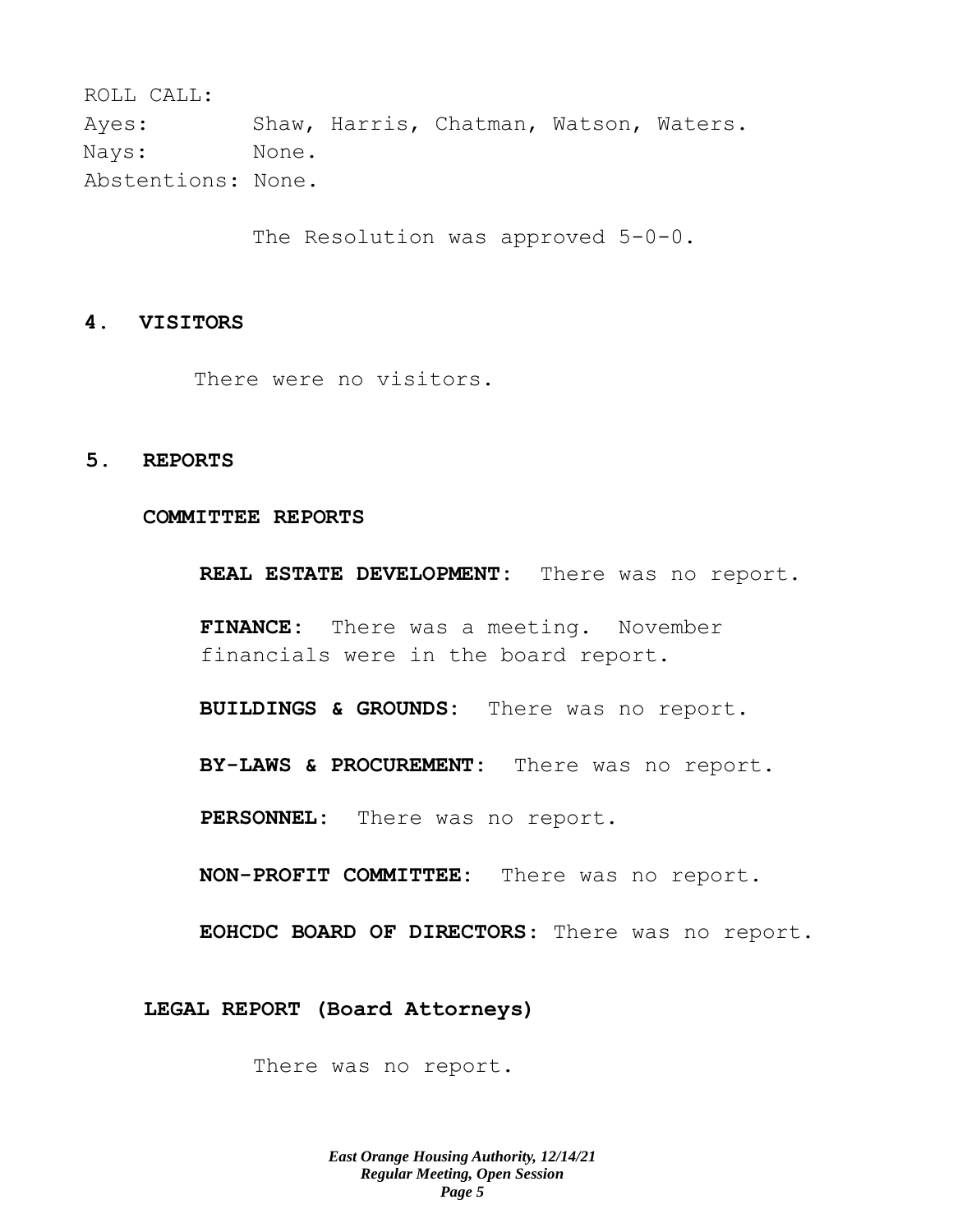#### **EXECUTIVE DIRECTOR**

Mr. Gill highlighted his report and answered questions from the Commissioners.

Ms. Jones highlighted her report and answered questions from the Commissioners.

#### **6. OLD BUSINESS**

There was no Old Business.

## **7. NEW BUSINESS**

There was no New Business.

#### **8. RESOLUTIONS**

# **2021-45 RESOLUTION APPROVING THE MEETING DATES FOR THE 2022 CALENDAR YEAR OF THE BOARD OF COMMISSIONERS OF THE HOUSING AUTHORITY OF THE CITY OF EAST ORANGE**

Commissioner Harris moved to approve. Commissioner Chatman seconded. There were no questions.

ROLL CALL: Ayes: Shaw, Harris, Chatman, Watson, Waters. Nays: None. Abstentions: None.

The Resolution was approved 5-0-0.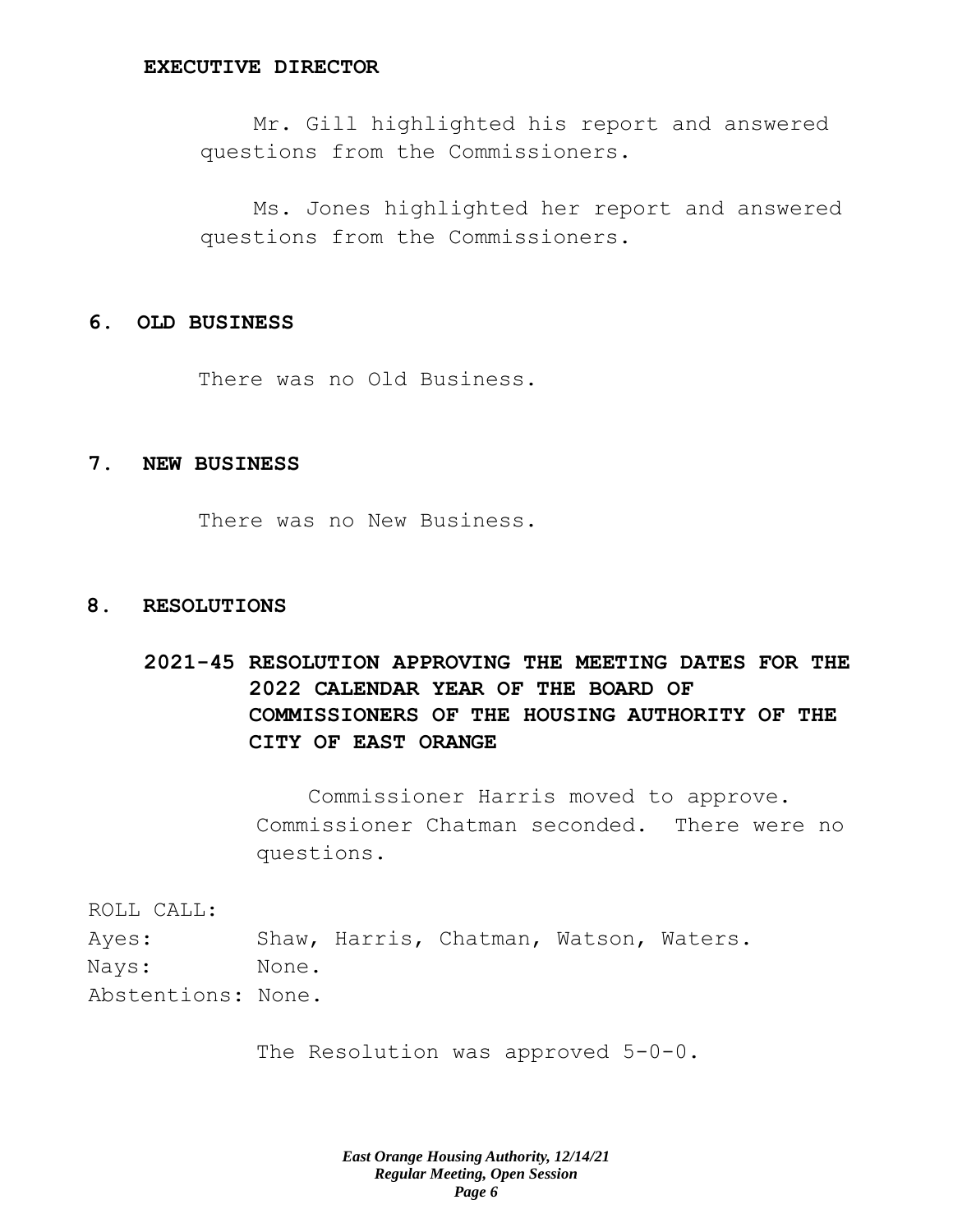## **2021-46 RESOLUTION APPROVING HOLIDAY DATES FOR THE 2022 CALENDAR YEAR ON WHICH THE HOUSING AUTHORITY OF THE CITY OF EAST ORANGE WILL BE OFFICIALLY CLOSED**

Commissioner Watson moved to approve. Commissioner Harris seconded. There were no questions.

ROLL CALL:

Ayes: Shaw, Harris, Chatman, Watson, Waters. Nays: None. Abstentions: None.

The Resolution was approved 5-0-0.

# **2021-47 RESOLUTION APPOINTING WILBERT GILL AS THE QUALIFIED PURCHASING AGENT FOR THE EAST ORANGE HOUSING AUTHORITY AND TO SET THE BID THRESHOLD AT \$44,000**

Commissioner Harris moved to approve. Commissioner Watson seconded. There were no questions.

ROLL CALL:

Ayes: Shaw, Harris, Chatman, Watson, Waters. Nays: None. Abstentions: None.

The Resolution was approved 5-0-0.

**2021-48 RESOLUTION APPOINTING DUANGRAT SIMPKINS AS ITS FUND COMMISSIONER FOR THE NEW JERSEY PUBLIC HOUSING AUTHORITY JOINT INSURANCE FUND FOR THE FUND YEAR ENDING DECEMBER 31, 2022**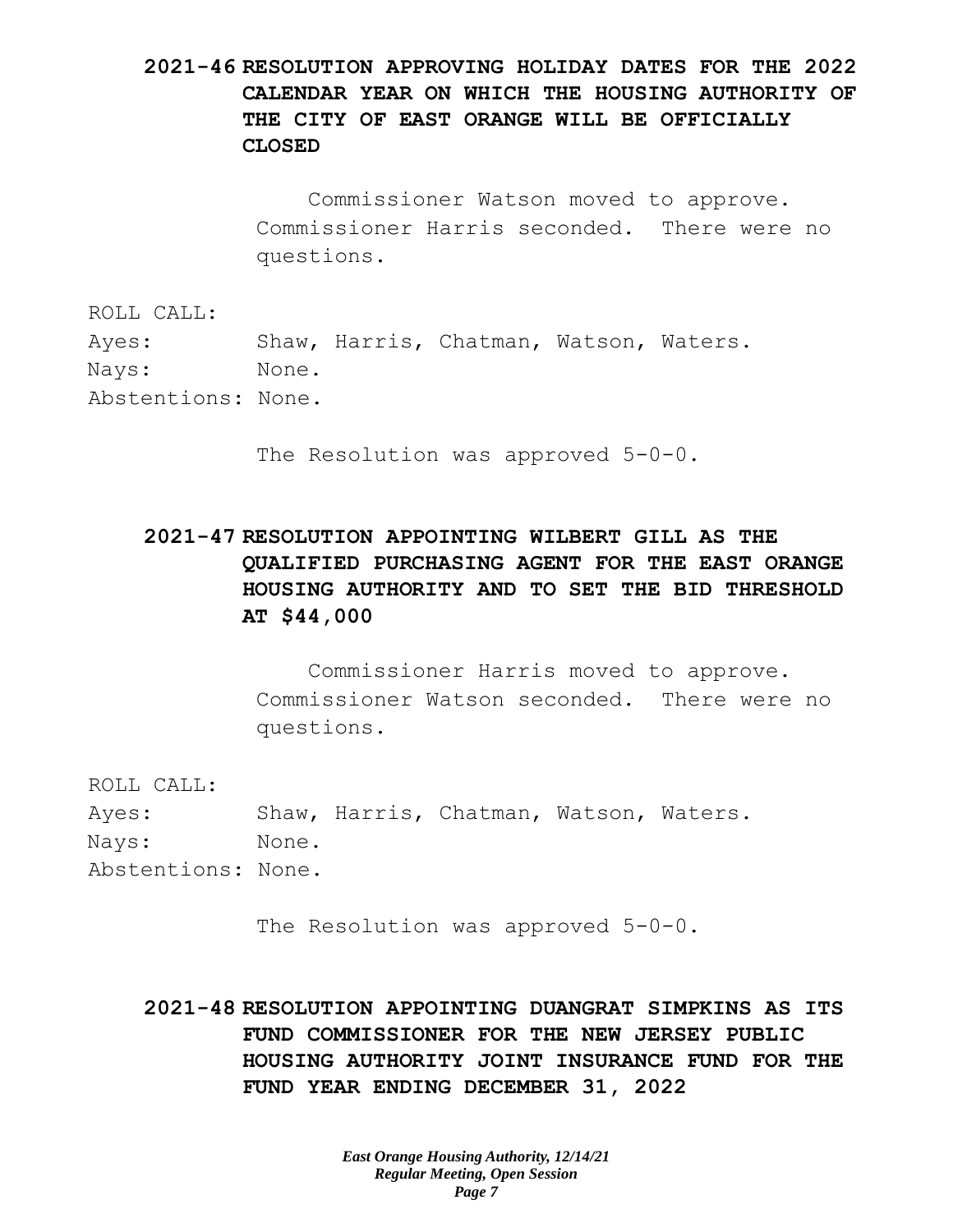Commissioner Harris moved to approve. Commissioner Shaw seconded. There were no questions.

ROLL CALL:

Ayes: Shaw, Harris, Chatman, Watson, Waters. Nays: None. Abstentions: None.

The Resolution was approved 5-0-0.

# **2021-49 RESOLUTION DESIGNATING ELENA COLEY AS A PUBLIC AGENCY COMPLIANCE OFFICER (P.A.C.O.) FOR THE EAST ORANGE HOUSING AUTHORITY FOR THE YEAR ENDING DECEMBER 31, 2022**

Commissioner Harris amended the motion for Wilbert Gill to become the P.A.C.O. instead of Elena Coley. Commissioner Chatman seconded the amendment. There were no questions.

ROLL CALL:

Ayes: Shaw, Harris, Chatman, Watson, Waters. Nays: None. Abstentions: None.

The Resolution was approved 5-0-0.

## **2021-50 RESOLUTION RATIFYING THE ELIMINATION OF A POSITION OF DIRECTOR OF OPERATIONS, EFFECTIVE DECEMBER 1, 2021**

Commissioner Harris moved to approve. Commissioner Watson seconded. There were no questions.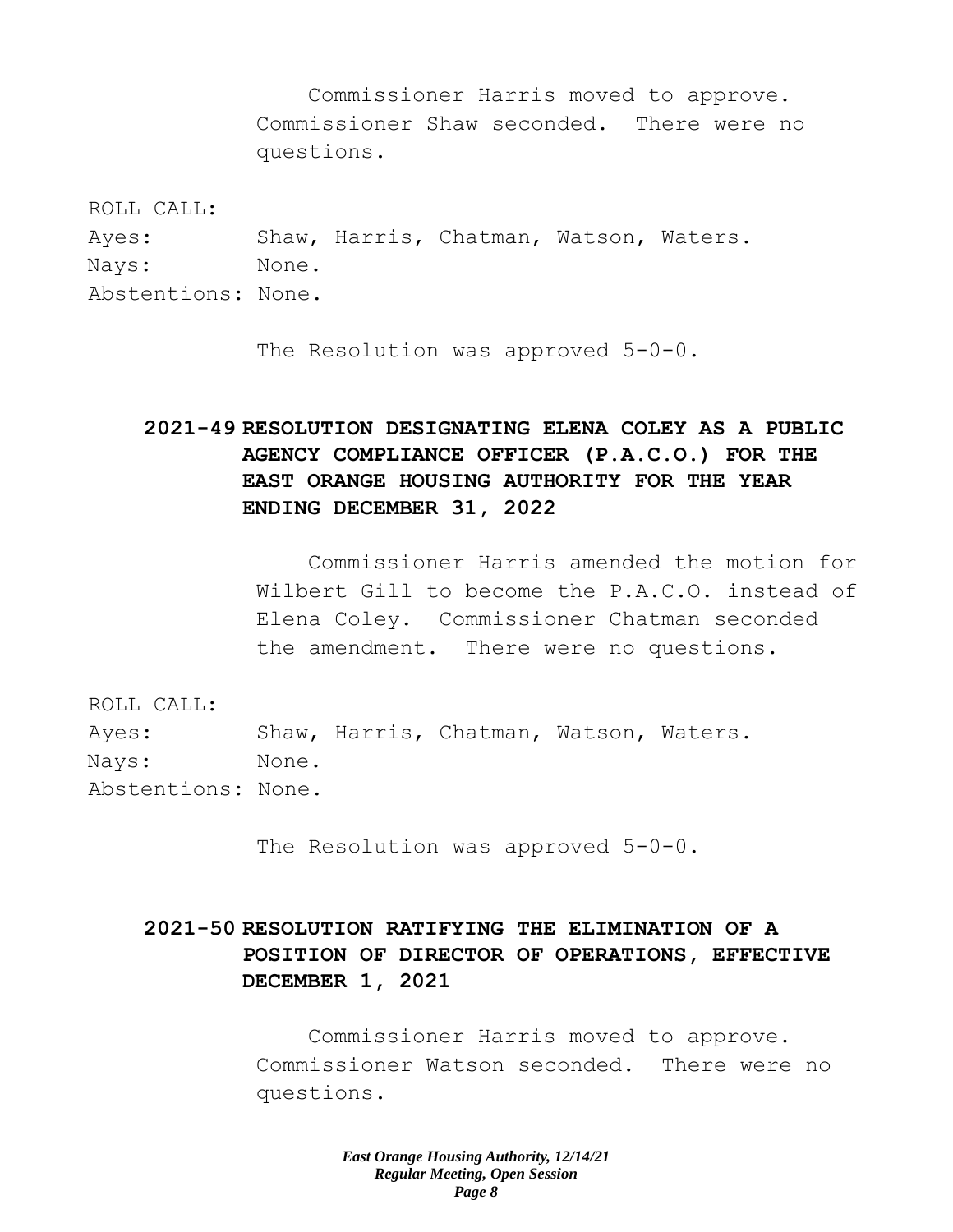| ROLL CALL:         |       |                                  |  |
|--------------------|-------|----------------------------------|--|
| Ayes:              |       | Harris, Chatman, Watson, Waters. |  |
| Nays:              | None. |                                  |  |
| Abstentions: Shaw. |       |                                  |  |

The Resolution was approved 4-0-1.

# **2021-51 RESOLUTION AUTHORIZING PAYMENT OF 2021 DISCRETIONARY PAYMENT TO STAFF IN AN AMOUNT NOT TO EXCEED \$36,000 IN AGGREGATE**

Commissioner Harris moved to approve. Commissioner Chatman seconded. There were no questions.

ROLL CALL:

Ayes: Shaw, Harris, Chatman, Watson, Waters. Nays: None. Abstentions: None.

The Resolution was approved  $5-0-0$ .

**2021-52 RESOLUTION AUTHORIZING THE AMENDMENT OF THE ADMINISTRATIVE PLAN OF THE HOUSING AUTHORITY OF THE CITY OF EAST ORANGE TO INCREASE THE HCV PAYMENT STANDARD TO 120% OF HUD'S 2022 FMRS FOR THE ESSEX COUNTY, NJ AREA SUBJECT TO HUD'S APPROVAL**

> Commissioner Harris moved to approve. Commissioner Shaw seconded. There were no questions.

ROLL CALL: Ayes: Shaw, Harris, Chatman, Watson, Waters.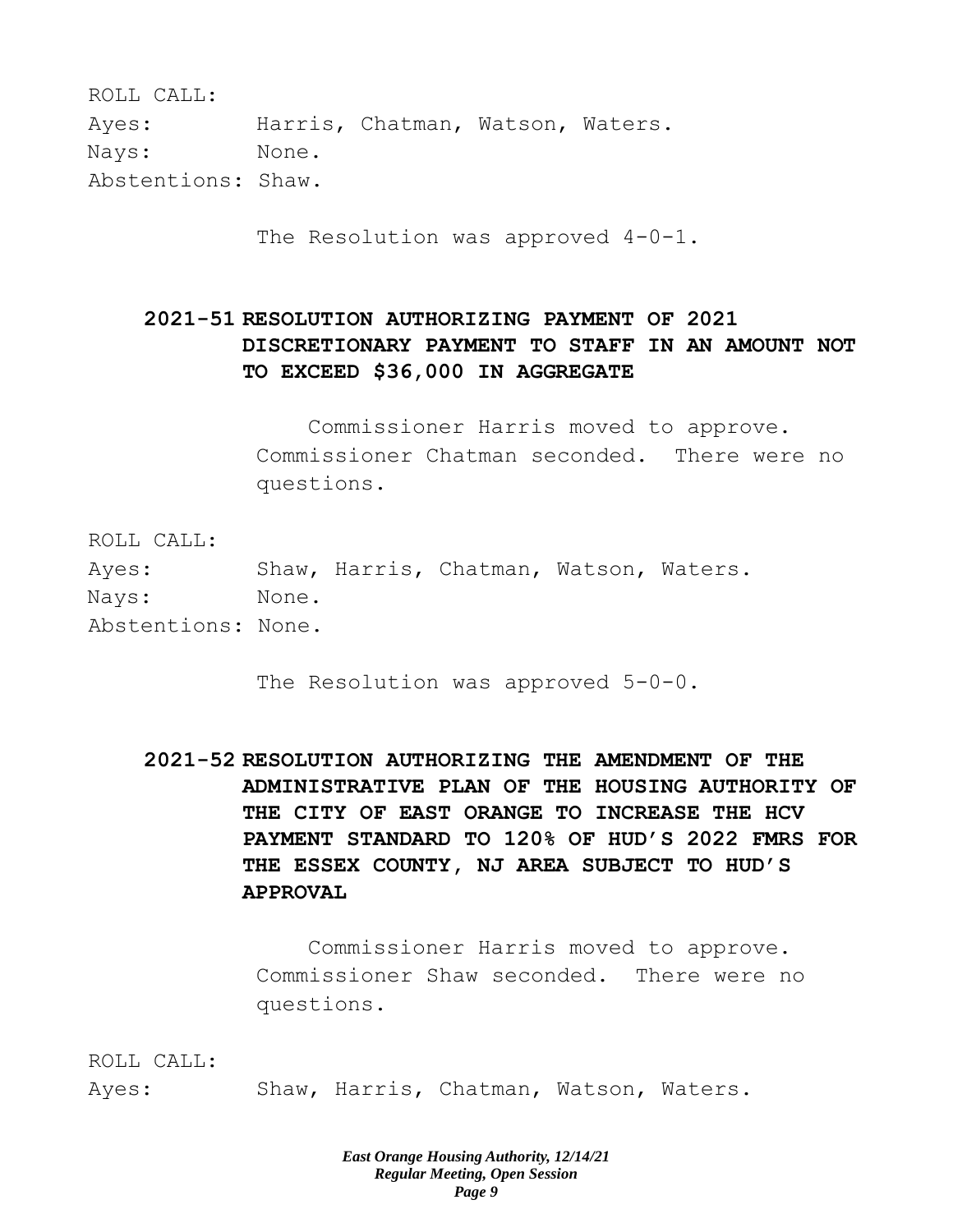The Resolution was approved 5-0-0.

## **2021-53 2022 EAST ORANGE HOUSING AUTHORITY BUDGET RESOLUTION**

Commissioner Harris moved to approve. Commissioner Watson seconded. There were no questions.

ROLL CALL:

Ayes: Shaw, Harris, Chatman, Watson, Waters. Nays: None. Abstentions: None.

The Resolution was approved 5-0-0.

## **The meeting was turned over to Mr. Hunt to elect officers for the EOHA.**

### **Nominations for Chairperson**

Commissioner Harris nominated Commissioner Shaw for Chairperson. Commissioner Chatman seconded. There were no other nominations.

Commissioner Watson moved to close nominations for Chairperson. Commissioner Chatman seconded.

ROLL CALL:

Ayes: Shaw, Harris, Chatman, Watson, Waters. Nays: None. Abstentions: None.

The Motion was approved  $5-0-0$ .

*East Orange Housing Authority, 12/14/21 Regular Meeting, Open Session Page 10*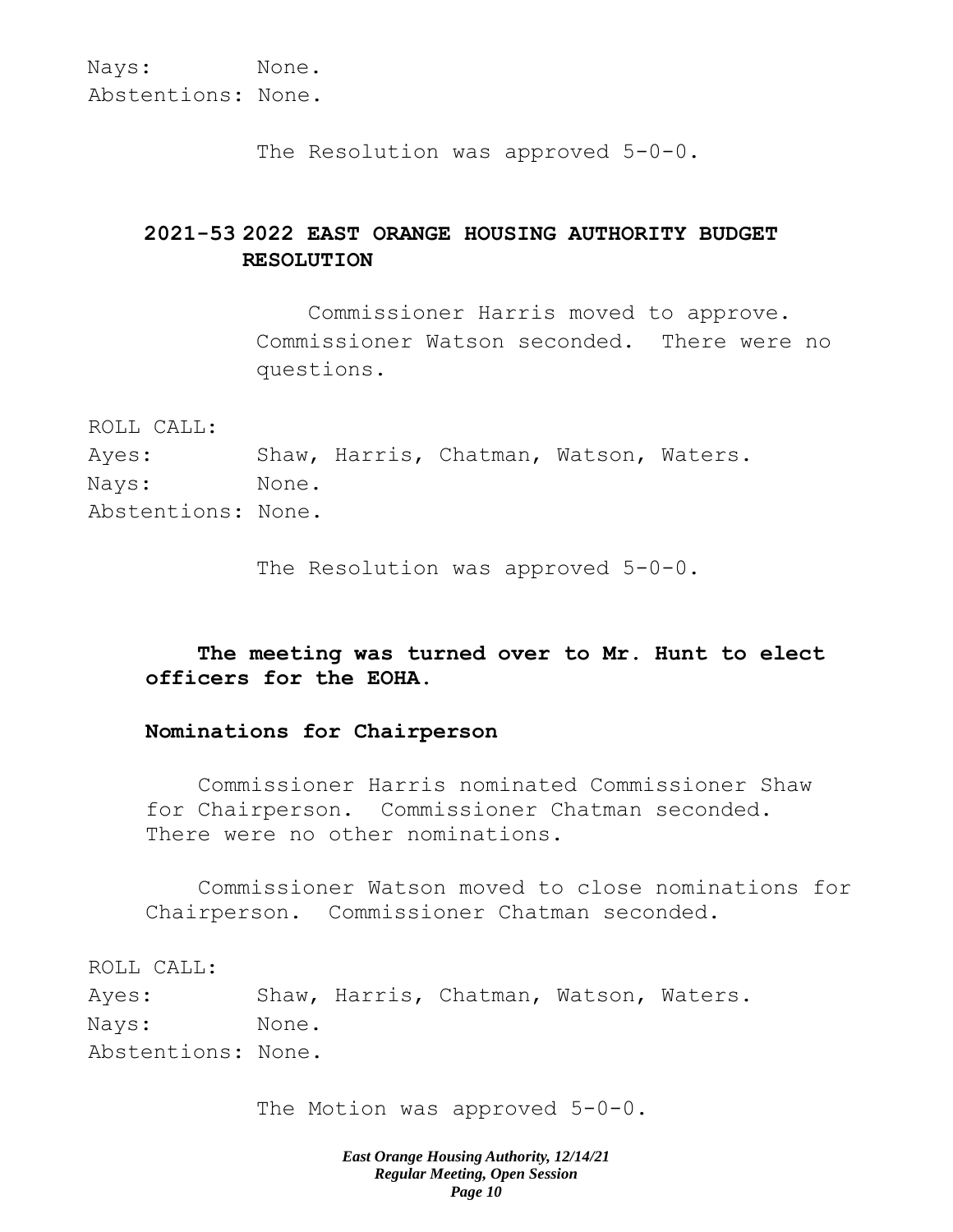#### **Nominations for Vice-Chairperson**

Commissioner Shaw nominated Commissioner Harris for Vice-Chairperson. Commissioner Watson seconded. There were no other nominations.

Commissioner Harris moved to close nominations for Vice-Chairperson. Commissioner Shaw seconded.

ROLL CALL:

Ayes: Shaw, Harris, Chatman, Watson, Waters. Nays: None. Abstentions: None.

The Motion was approved 5-0-0.

#### **Nominations for Treasurer**

Commissioner Watson nominated Commissioner Waters for Treasurer. Commissioner Chatman seconded. There were no other nominations.

Commissioner Watson moved to close nominations for Treasurer. Commissioner Chatman seconded.

ROLL CALL:

Ayes: Shaw, Harris, Chatman, Watson, Waters. Nays: None. Abstentions: None.

The Motion was approved 5-0-0.

**2021-54 RESOLUTION ELECTING COMMISSIONER SHAW FOR THE POSITION OF CHAIRPERSON FOR THE BOARD OF COMMISSIONERS FOR 2022**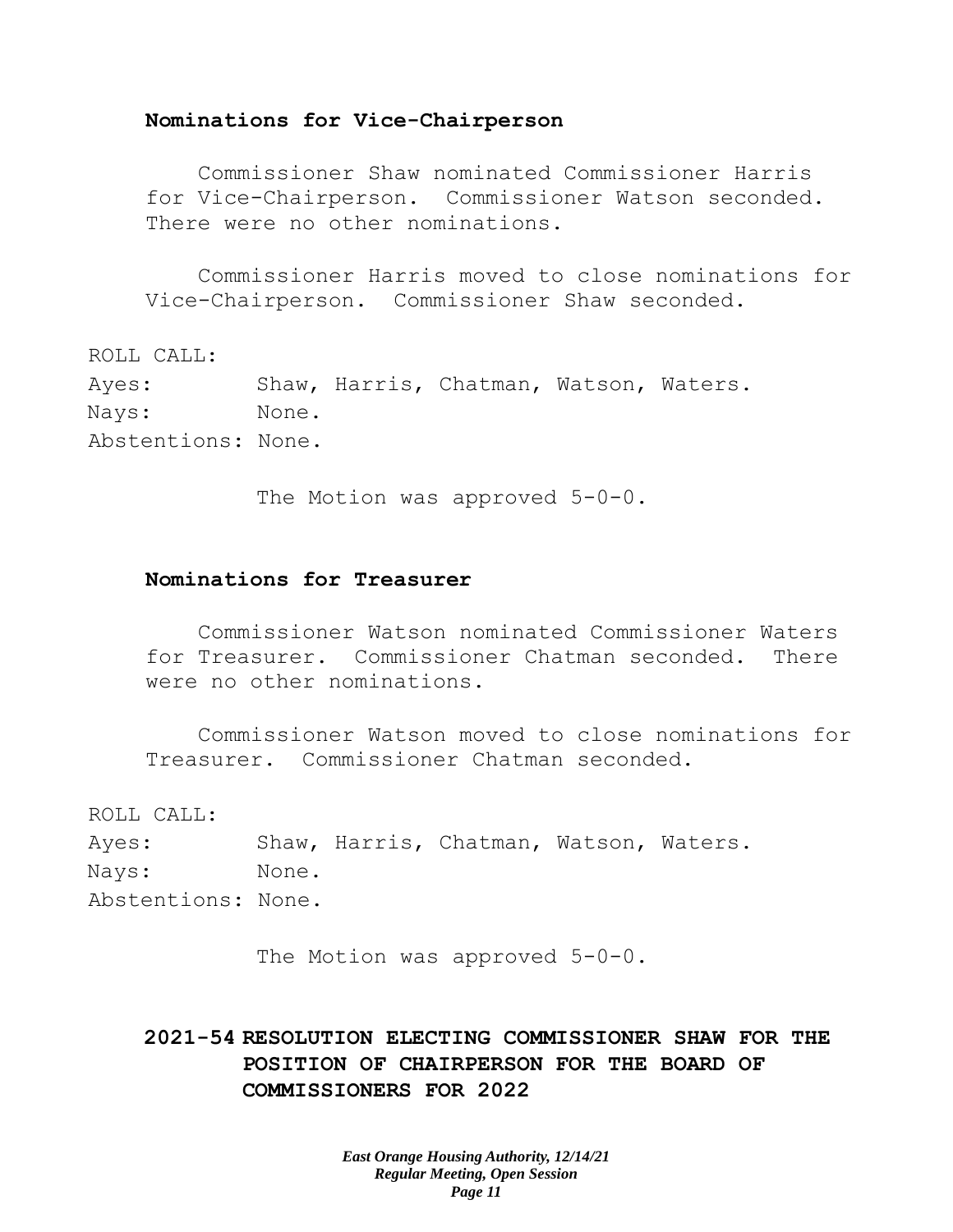Commissioner Chatman moved to approve. Commissioner Waters seconded. There were no questions.

ROLL CALL:

Ayes: Shaw, Harris, Chatman, Watson, Waters. Nays: None. Abstentions: None.

The Resolution was approved 5-0-0.

# **2021-55 RESOLUTION ELECTING COMMISSIONER HARRIS FOR THE POSITION OF VICE-CHAIRPERSON FOR THE BOARD OF COMMISSIONERS FOR 2022**

Commissioner Chatman moved to approve. Commissioner Shaw seconded. There were no questions.

ROLL CALL:

Ayes: Chatman, Watson, Shaw, Harris, Waters. Nays: None. Abstentions: None.

The Resolution was approved 5-0-0.

# **2021-57 RESOLUTION ELECTING COMMISSIONER WATERS FOR THE POSITION OF TREASURER FOR THE BOARD OF COMMISSIONERS FOR 2022**

Commissioner Chatman moved to approve. Commissioner Shaw seconded. There were no questions.

ROLL CALL: